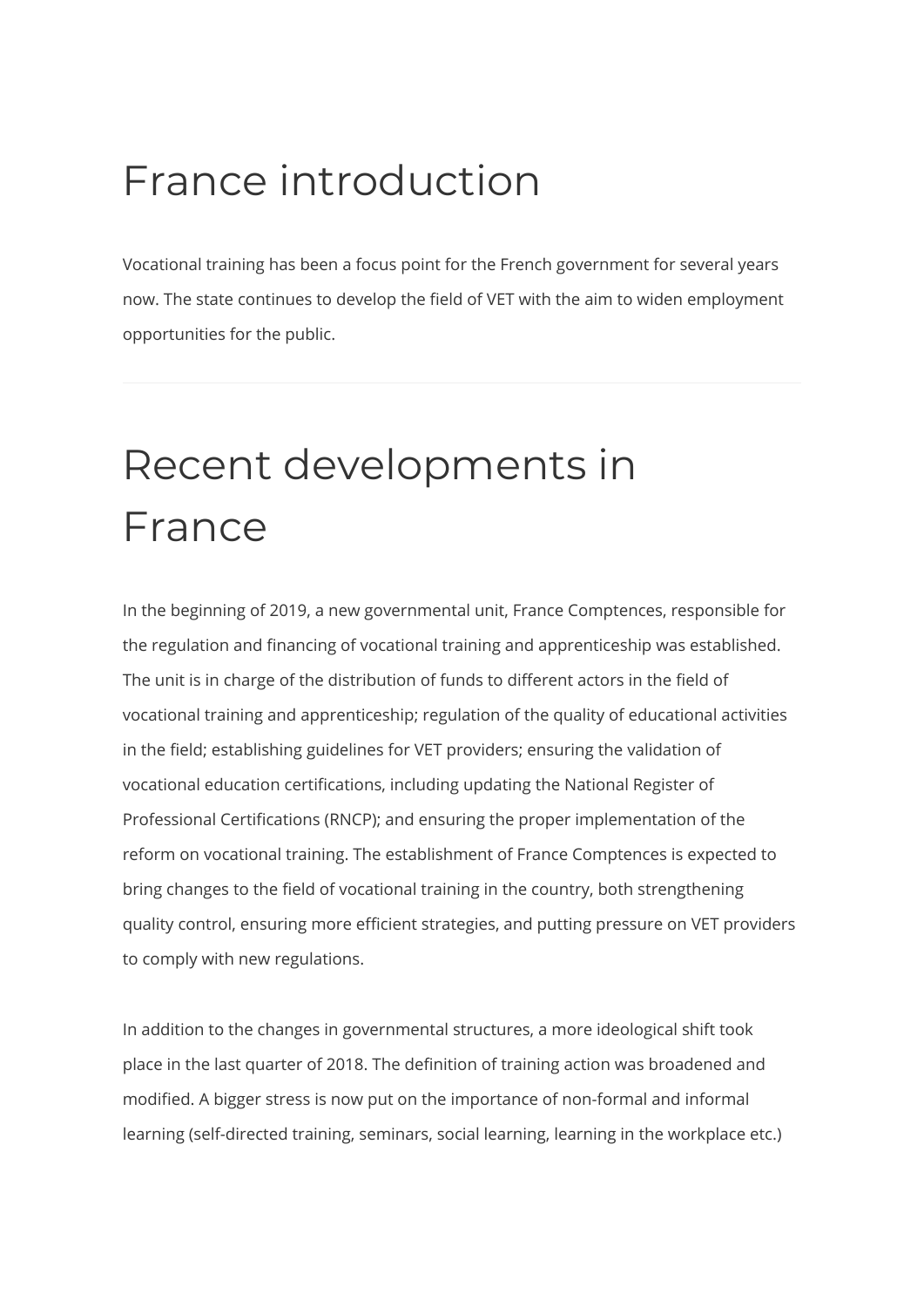and distance learning. The shift means an important step in the process of validation of different forms of education and professional development.

# Links to EU and international policy France

France has been part of broader European policies for decades now. The French government joined several European initiatives, such as Europe 2020 and Education and Training 2020. Being part of the European regulations led France to improving its educational system and putting more emphasis on developing vocational training in the adult education sector.

French policies aim to address several of Sustainable Development Goals. In recent years there have been a number of initiatives that target environmental challenges, including the national strategy on ecological transition towards a sustainable development 2015-2020 and a newly passed law, the energy transition law. As part of the initiatives, the importance of education and training on environmental awareness has been emphasized. To ensure the functionality and effectiveness of the national strategies and initiatives, each ministry developed and adopted an action plan for the years 2015-2020.

### Challenges and